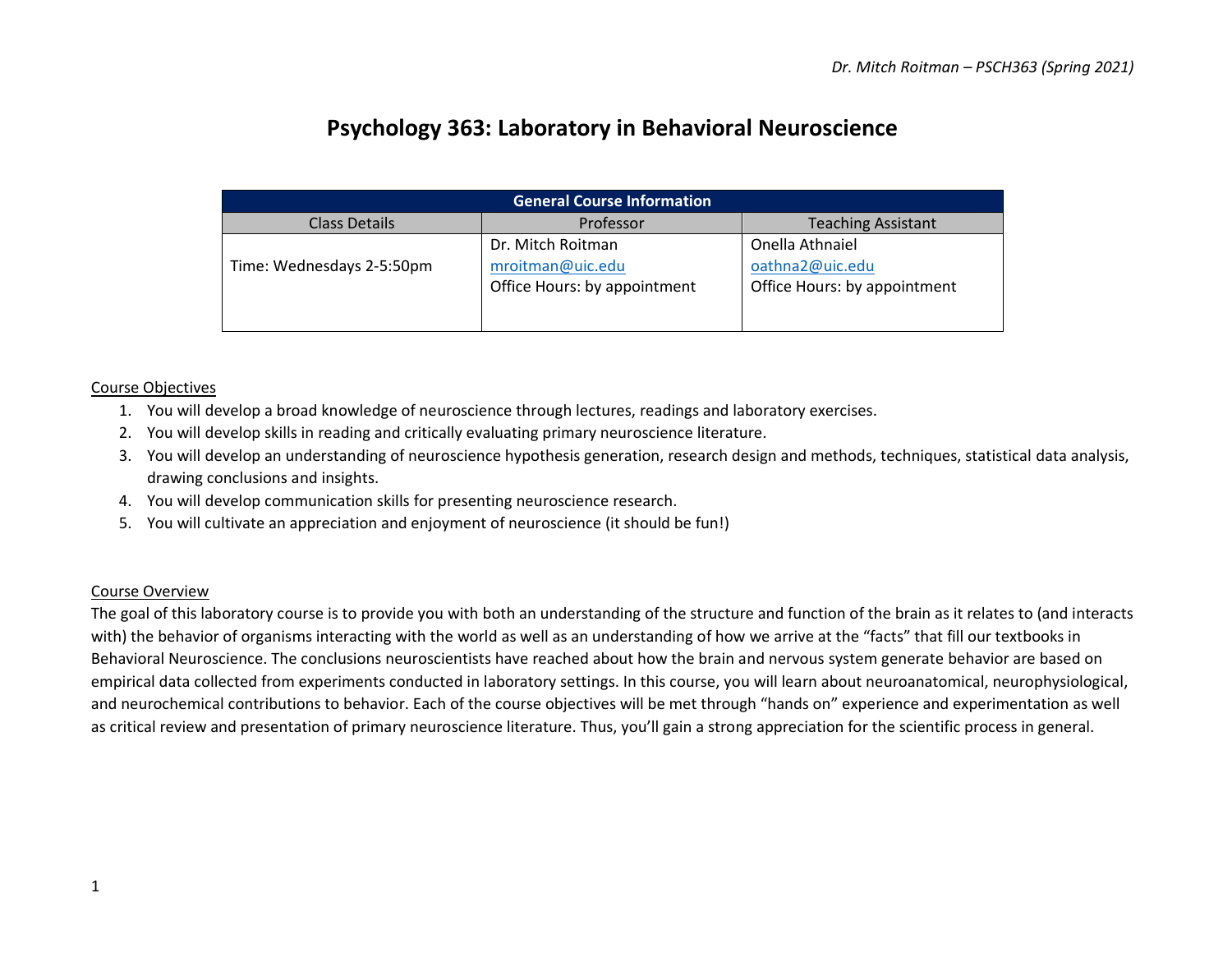## **COURSE CONTENT**

The course will begin with lectures that provide a critical understanding of both the cellular level information (individual brain cells; neurons and glia) and their place within the circuits of cells that comprise our nervous system. We will then expand this view of neural circuits to place them within the functional neuroanatomy of the brain, and cover how neurons communicate with one another within the brain. At this point, you will have been introduced to the basics of neural structure and function. After covering neural structure and function, we will discuss the "behavioral basics" – i.e., some principal neural drivers of behavior – starting with incoming sensory information to compute appropriate patterns of motor output. We will then cover how the brain integrates the body's changing internal state with sensory information to behavioral choices.

Each class will begin with ~60 minutes of lecture/discussion. Slides, made available on Blackboard, will be used to introduce the day's lab exercise. This material will often serve to help you craft assigned written work (see below). Thus, it will be imperative that you listen carefully and ask questions if you do not understand the material being presented. In addition, you will read original, peer-reviewed research articles related to experiments conducted in the lab course. Readings should be completed before the class date for which they are assigned.

**It is our hope that each student learns the material and succeeds. If at any point you are struggling with the material it is imperative that you meet with myself or the TA!** 

## **COURSE MATERIALS**

#### **Required Text**

There is no required text for this course. We will read articles from the primary literature that are available on UIC databases and will be uploaded to Blackboard.

#### **Technology requirements**

For remote sessions, you will need regular access to a personal computer that runs on a broadband internet connection. For all technical questions about Blackboard, email ACCC-Learning Technology Solutions at LTS@uic.edu

#### **Respect for Copyright**

Please protect the integrity of all course materials and content. By enrolling in this course, you agree to honor this request. Be mindful of the work and time that instructors and TAs put into creating course materials such as worksheets, lecture videos, and reading materials. Please do not upload course materials not created by you onto third-party websites or share content with anyone who is not enrolled in our course.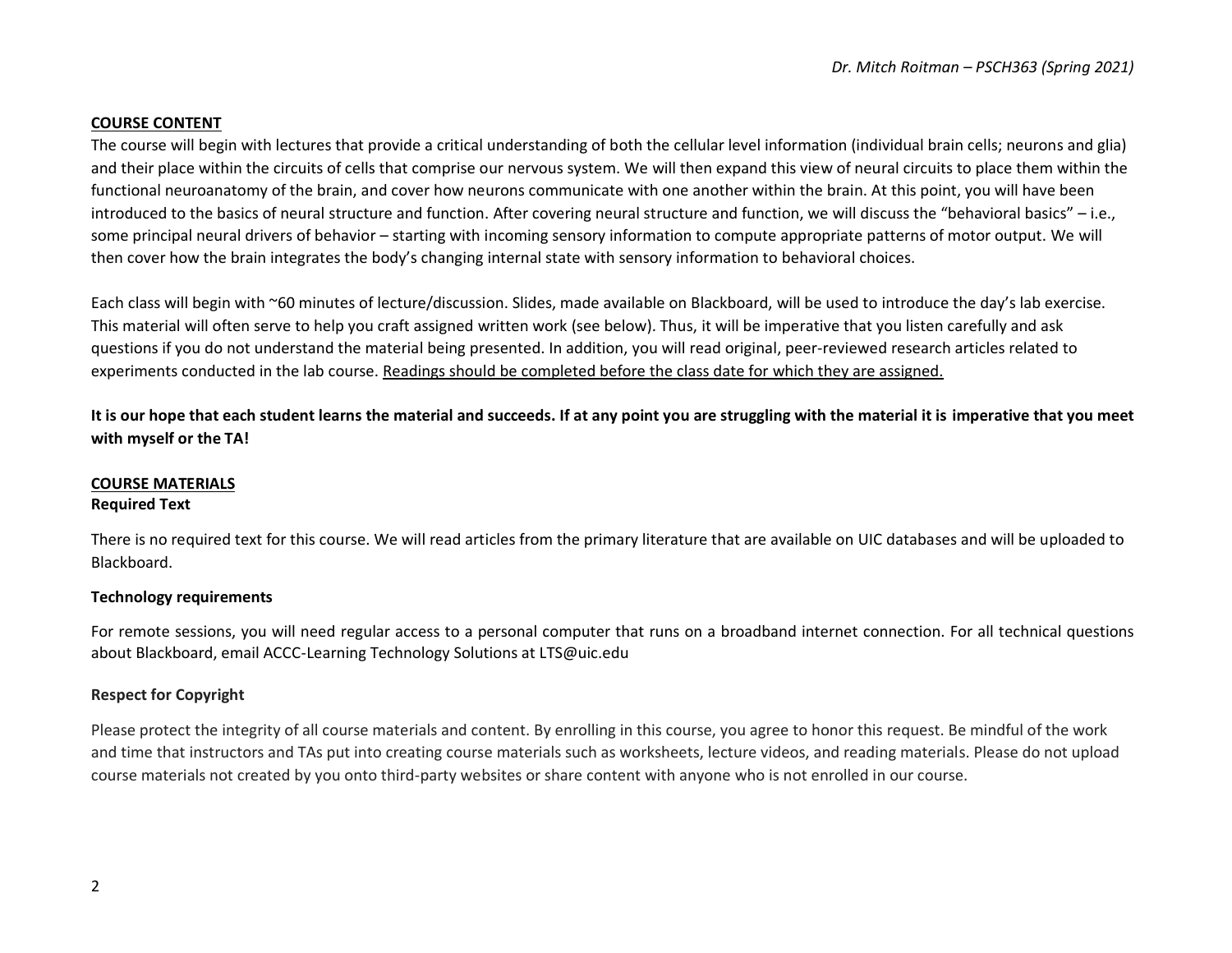## **COURSE EXPECTATIONS**

#### **Class Logistics**

Save for the very first class session, we will be meeting in synchronous online sessions. Because this is a laboratory class, attendance is important for both data collection and analysis/interpretation of labs. There is no required text for this class, and all assignments are based on the material covered in these sessions. Both for the sake of a more enriched educational experience and the opportunity to interact with peers, I *strongly* encourage your presence in all synchronous sessions.

My current plan is to:

- Greet each of you in Science and Engineering Laboratories East (SELE) Room 3069. You will receive a specific time to come to the room. At this time, I will distribute materials that you will need for the first several weeks of class. You will be required to wear a mask at all times while on campus and in SEL. I will also be masked and will maintain a safe distance. *If you are unable to safely come to campus for the first class meeting, please let me know and we will make alternative arrangements*.
	- o For the first class session, you will have card access to the building, and *will need to complete a health survey before entering*.
	- o UIC is providing [free, saliva-based COVID testing.](https://today.uic.edu/covid-19-saliva-testing) I strongly encourage you to test before coming to SEL. In the event of a covid-positive test result, it is critical that you inform the instructor.
- Conduct synchronous sessions at the scheduled class time. These sessions will be held on Zoom and will be recorded. Again, they will be much more productive if you are present, so I strongly encourage your participation.
- Use Blackboard, Zoom, and Google apps as integral parts of the course. All course information will be available on Blackboard, with links to Zoom recordings and Google forms, sheets, and docs that we will use to complete labs.
	- o Note: this plan is tentative and dependent on public health measures. As the situation evolves, I will notify you of any changes.

#### **COURSE COMMUNICATIONS**

Blackboard is an integral tool for communication for this course. Critically important emails will be sent via Blackboard and it will be critically important for you to regularly check you UIC email. Lecture slides will be posted before class, and grades will be posted as soon as they are available.

To best participate in remote classes:

- Be in a quiet place and use headphones
- Mute microphone unless talking
- You are encouraged to turn video on when speaking or engaging in group activities
- Quit all other screens (email, text, social media) to create a classroom "presence"
- Actively participate in class
- Raise your hand if you have a question to ask verbally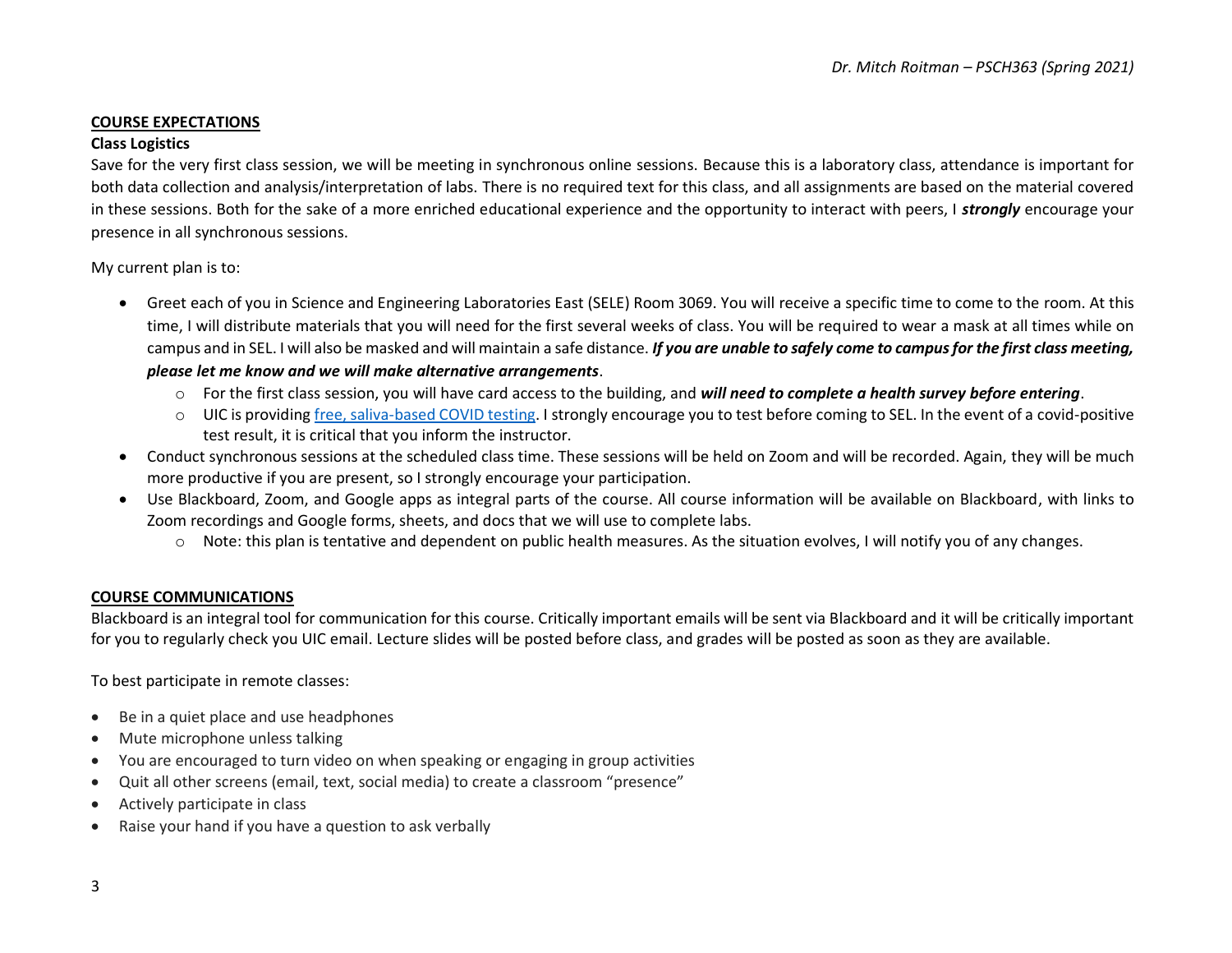• Use the Chat feature if you prefer to type your question

When interacting with peers online, please:

- Be sensitive to different cultural and linguistic backgrounds, as well as different political and religious beliefs.
- Use good taste when composing your responses. Swearing and profanity should be avoided. Also consider that slang terms can be misunderstood ormisinterpreted.
- Don't use all capital letters when composing your responses. This can be considered "shouting" and is regarded as impolite or aggressive.
- Be respectful of others' views and opinions. *Call in, don't call out*.
- Use good grammar and spelling, and avoid using text messaging shortcuts.

I am happy to communicate with you by email, and this is often the most reliable way to reach me. You should be sure to identify yourself as a student in PSCH 363. In general, people born before 1983 will take your message more seriously if you use proper spelling, punctuation, and grammar. Finally, it will serve you well to not demand a response 'ASAP'. I will typically be able to respond to emails within two workdays, but there will be circumstances that prevent this occasionally. These suggestions may seem superficial, but communicating in a professional manner with those who are teaching (mentoring, advising, or employing) you will make a good impression and are an essential part of your professional development.

#### Privacy Notification and Policy for Video Recording of Synchronous Class Sessions

I will be recording synchronous class sessions. The recording feature for others is disabled so that no one else will be able to record this session through Zoom, Blackboard Collaborate, Webex, or Echo360. Recording by other means is not permitted. The recorded class sessions will be posted on our Blackboard class website unless otherwise notified. If you have privacy concerns and do not wish to appear in the recording, turn OFF your video and notify me in writing (via email) prior to the next class session. If you prefer to use a pseudonym instead of your name, please let me know what name you will be using, so that I can identify you during the class session. If you would like to ask a question, you may do so privately through the chat feature by addressing your question to me or your TA only (and not to "everyone"), or you may contact me or your TA by another private method, which we will agree upon in advance of class. If you have questions or concerns about this video recording policy, please contact me before the end of the first week of class.

#### **Policy for Missed or Late Work**

All assignments must be handed in by the time and date listed on Blackboard. *No extra credit will be given and no evaluations can be dropped*. There are several writing assignments throughout this course, which you will submit via Blackboard's SafeAssign. This course meets the Psychology major requirement for writing in the discipline. A significant portion of your final grade will be based on a single lab report. You will be asked to hand in drafts **of sections of the lab report and you will receive feedback on these drafts.** If you submit any written assignment at any time after the deadline, the grade for that assignment will be reduced by 10% for each day late, beginning at the time that the assignment is due.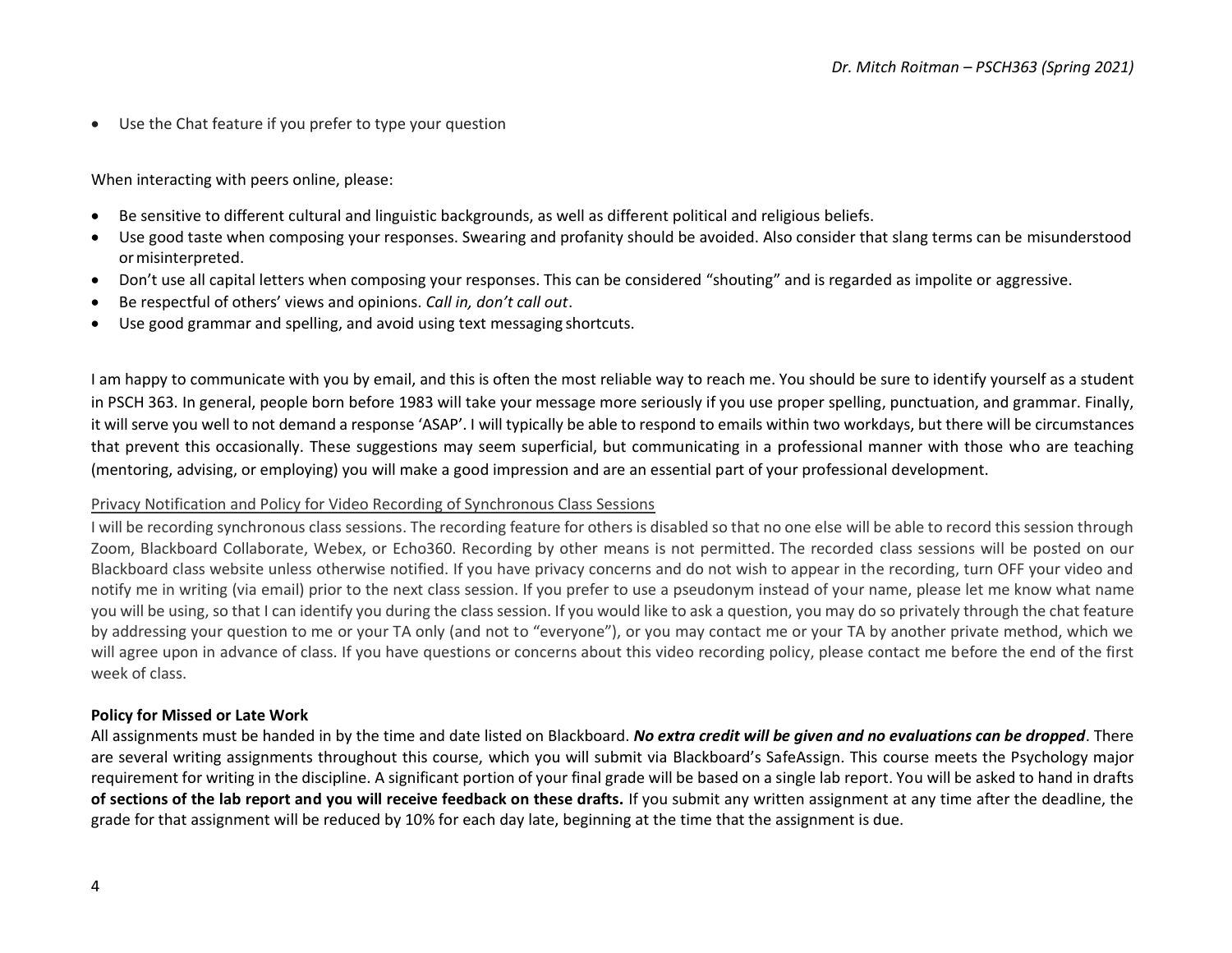#### **Academic Honesty**

UIC is an academic community committed to providing an environment in which research, learning, and scholarship can flourish and in which all endeavors are guided by academic and professional integrity. In this community, all members including faculty, administrators, staff, and students alike share the responsibility to uphold the highest standards of academic honesty and quality of academic work so that such a collegial and productive environment exists. As a student and member of the UIC community, you are expected to adhere to the [Community Standards](https://dos.uic.edu/community-standards/) of integrity, accountability, and respect in all of your academic endeavors. When [accusations of academic dishonesty occur,](https://dos.uic.edu/community-standards/academic-integrity/) the Office of the Dean of Students investigates and adjudicates suspected violations of this student code. Unacceptable behavior includes cheating, unauthorized collaboration, fabrication or falsification, plagiarism, using unauthorized study aids, coercion regarding grading or evaluation of coursework, and facilitating academic misconduct. Please review the [UIC Student Disciplinary Policy](https://dos.uic.edu/wp-content/uploads/sites/262/2018/10/DOS-Student-Disciplinary-Policy-2018-2019-FINAL.pdf) for additional information about the process by which instances of academic misconduct are handled towards the goal of developing responsible student behavior. *By submitting your assignments for grading you acknowledge these terms, you declare that your work is solely your own*, *and you promise that, unless authorized by the instructor or proctor, you have not communicated with anyone in any way during an exam or other online assessment.* 

#### **COVID-19 POLICIES**

#### **Safety Protocols**

**Face Masks:** Masks must be worn at all times by all students, faculty, and staff while on campus, whether in or out of class, in all offices, on all pathways, and inside and outside of all buildings, in accordance with [University](https://today.uic.edu/coronavirus) policies. If you do not wear a mask, you will be asked to leave the classroom and will not be allowed back in class unless or until you wear a mask. Eating and drinking is not allowed in classrooms.

**Social Distancing:** We all must maintain appropriate social distancing at all times, whether in or out of class, in all offices, on all pathways, and inside and outside of all buildings. On-campus classes are being held in classrooms that are large enough to maintain a minimum physical distance of 6 feet (or two arm's length) between people; we will implement assigned seating to ensure social distancing is observed and also to make contact tracing easier if there is an incident of COVID-19 infection in our class.

**Hand Washing/Sanitizing:** Everyone is expected to wash or sanitize their hands before class, either by using personal sanitizer or by using one of the sanitizer dispensers located on campus. Please remember to wash your hands with soap for 20 seconds or more. If using hand sanitizer, please remember it should be at least 60% alcohol and you should rub your hands together until dry.

#### **COVID-19 Infection Procedures, Testing and Tracing:**

UIC has built an infrastructure for COVID-19 testing and tracing of UIC community members. Please refer to the UIC website, [Coronavirus](https://today.uic.edu/coronavirus) Disease 2019 [\(COVID-19\)](https://today.uic.edu/coronavirus) | UIC Today, and the Circle Back to Campus Plan [website](https://today.uic.edu/circle-back-to-campus) and [newsletter](https://today.uic.edu/coronavirus-recovery) for up-to-date campus policies and procedures. For information about what to do: UIC [FAQs](https://today.uic.edu/frequently-asked-questions)

Students who think they have been exposed to COVID-19 or who have tested positive should inform Student Health Services at 312-996-2901, as soon as possible, so that the University can take action in accordance with [University](https://today.uic.edu/coronavirus) policies. Please do not hesitate to share a positive diagnosis; your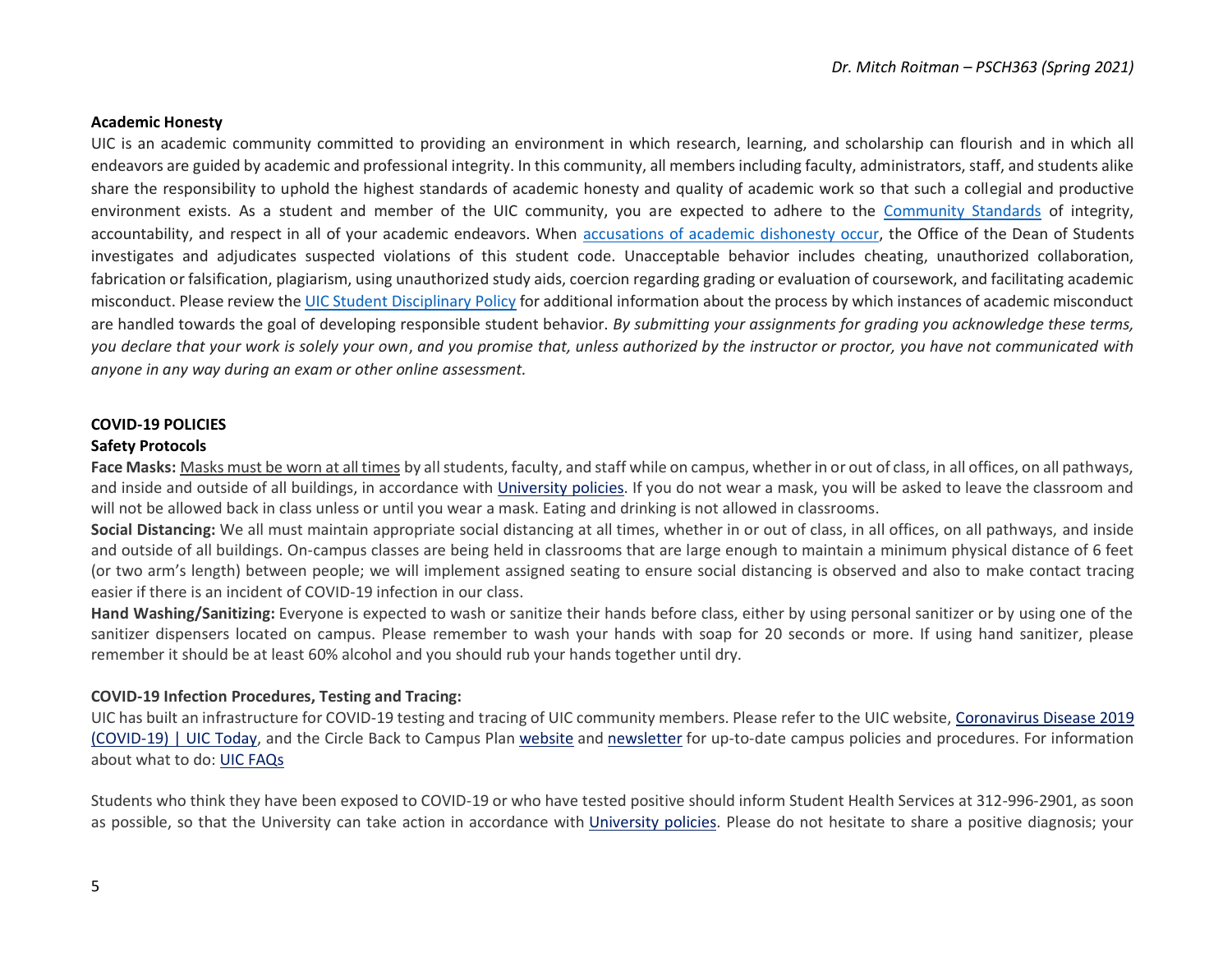identity will NOT be revealed to your classmates. UIC's utmost concern is for the students' welfare and trying to ensure that everyone can take the needed precautions to reduce the likelihood of additional infection. Arrangements will be made with students on an individual basis to accommodate missed classes or assignments due to illness.

## **RELIGIOUS HOLIDAYS**

I will make every effort to avoid scheduling exams or requiring student projects be submitted on religious holidays. If you wish to observe your religious holidays, please notify me of the date when you will be absent. If an assignment is due during your absence, I will adjust the due date appropriately. Students may appeal through campus grievance procedures for religious accommodations.

## **ACADEMIC DEADLINES**

https://catalog.uic.edu/ucat/academic-calendar/#Fall2020

#### **INCLUSIVE LEARNING ENVIRONMENT**

UIC values diversity and inclusion. Regardless of age, disability, ethnicity, race, gender, gender identity, sexual orientation, socioeconomic status, geographic background, religion, political ideology, language, or culture, we expect all members of this class to contribute to a respectful, welcoming, and inclusive environment for every other member of our class. If there are aspects of the instruction or design of this course that result in barriers to your inclusion, engagement, accurate assessment or achievement, please notify me as soon as possible.

#### **ACCOMMODATIONS**

UIC is committed to full inclusion and participation of people with disabilities in all aspects of university life. If you face or anticipate disability-related barriers while at UIC, please connect with the Disability Resource Center (DRC) at drc.uic.edu, via email at drc@uic.edu, or call (312) 413-2183 to create a plan for reasonable accommodations. In order to receive accommodations, you will need to disclose the disability to the DRC, complete an interactive registration process with the DRC, and provide me with a Letter of Accommodation (LOA). Upon receipt of a LOA, I will gladly work with you and the DRC to implement approved accommodations.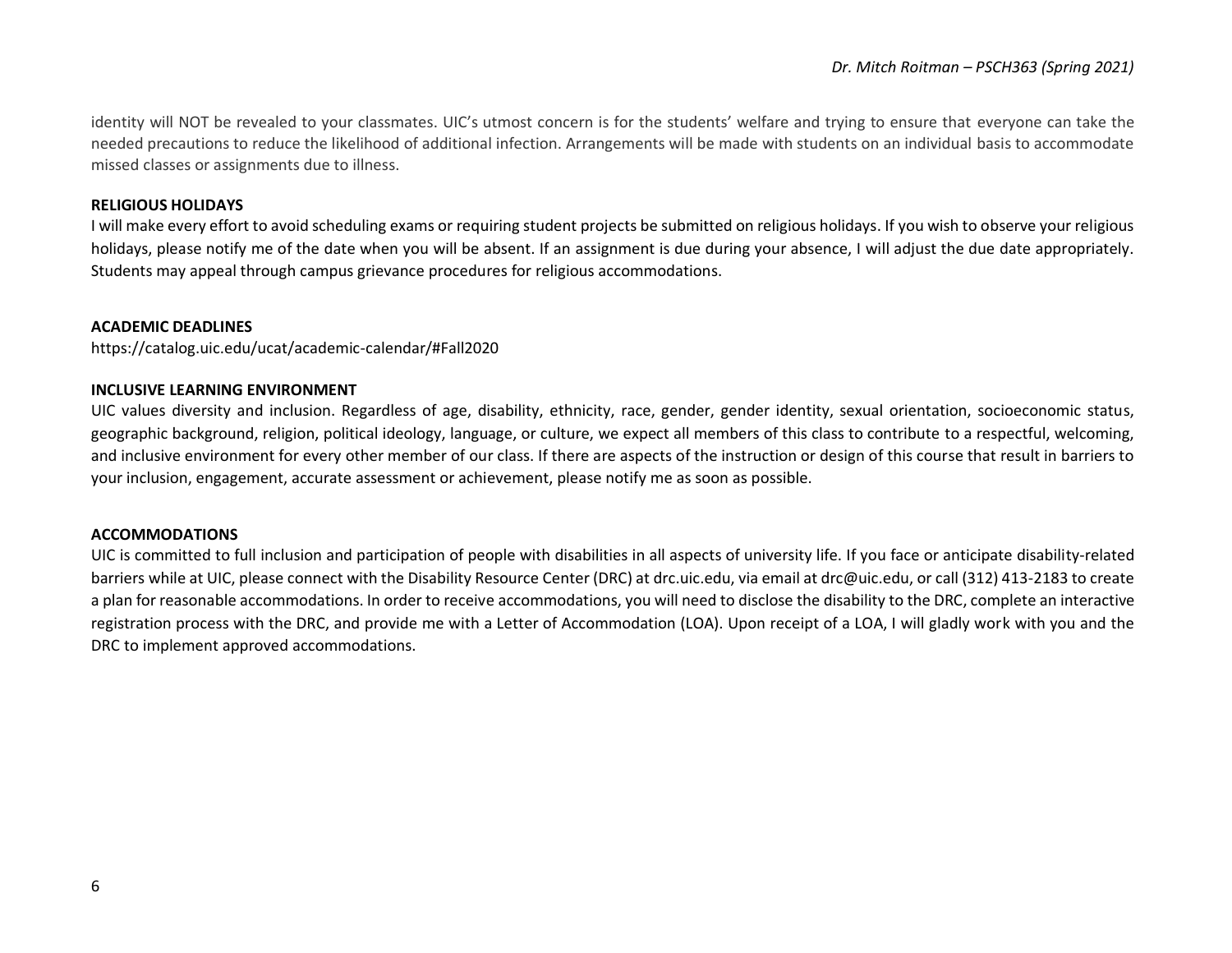|                | <b>Class Schedule</b>                                                                               |                                 |                                                                      |                                                                                           |                                                      |                                                  |
|----------------|-----------------------------------------------------------------------------------------------------|---------------------------------|----------------------------------------------------------------------|-------------------------------------------------------------------------------------------|------------------------------------------------------|--------------------------------------------------|
|                | ** Note: all readings & assignments will need to be completed prior to the class day listed below** |                                 |                                                                      |                                                                                           |                                                      |                                                  |
| Week           | Date                                                                                                | Topic                           | Lab                                                                  | Readings                                                                                  | Eval                                                 | Assignments                                      |
| $\mathbf{1}$   | 01/13/21                                                                                            | Introduction & Orientation      |                                                                      |                                                                                           |                                                      |                                                  |
| $\overline{2}$ | 01/20/21                                                                                            | The Action Potential            | <b>Nerve Conduction Velocity</b><br>(earthworm preparation)          | Billman, 2020<br>https://backyardbrains.com<br>/experiments/NeuronSpiker<br><b>BoxPro</b> | Questions &<br>reflections                           | Figures and Stats (due 01/27)                    |
| 3              | 01/27/21                                                                                            | The Action Potential            | <b>Rate Coding</b><br>(isolated cockroach leg)                       | Lowell, 2019<br>https://backyardbrains.com<br>/experiments/neuropharma<br>cology          | Questions &<br>reflections                           | Figures and Stats (due 02/03)                    |
| 4              | 02/03/21                                                                                            | The Autonomic Nervous<br>System | Sympathetic nervous system<br>You are your own subject               | Lowell, 2019<br>https://backyardbrains.com<br>/experiments/Sympathetic<br>Nervous System  | Questions &<br>reflections                           | Figures, Figure legends and<br>Stats (due 02/10) |
| 5              | 02/10/21                                                                                            | The Reflex                      | Stretch reflex<br>You are your own subject                           | Lowell, 2019<br>https://backyardbrains.com<br>/experiments/Musclekneeje<br>rk             | Questions &<br>reflections                           | Figures, Figure legends and<br>Stats (due 02/17) |
| 6              | 02/17/21                                                                                            | Homeostasis                     | Thirst: circuits<br>Rats: data collected by<br>course staff          | Oka et al. 2015                                                                           | Quiz (group<br>develops);<br>Class<br>presentation 1 | Figures, Figure legends and<br>Stats (due 02/14) |
| $\overline{7}$ | 02/24/21                                                                                            | Homeostasis                     | Hunger: circuits<br>Rats: data collected by<br>course staff          | Aponte et al. 2011                                                                        | Quiz (group<br>develops); Class<br>presentation 2    | Figures, Figure legends and<br>Stats (due 03/03) |
| 8              | 03/03/21                                                                                            | Homeostasis                     | Sodium appetite: circuits<br>Rats: data collected by<br>course staff | Jarvie and Palmiter, 2017                                                                 | Quiz (group<br>develops); Class<br>presentation 3    | Figures, Figure legends and<br>Stats (due 03/10) |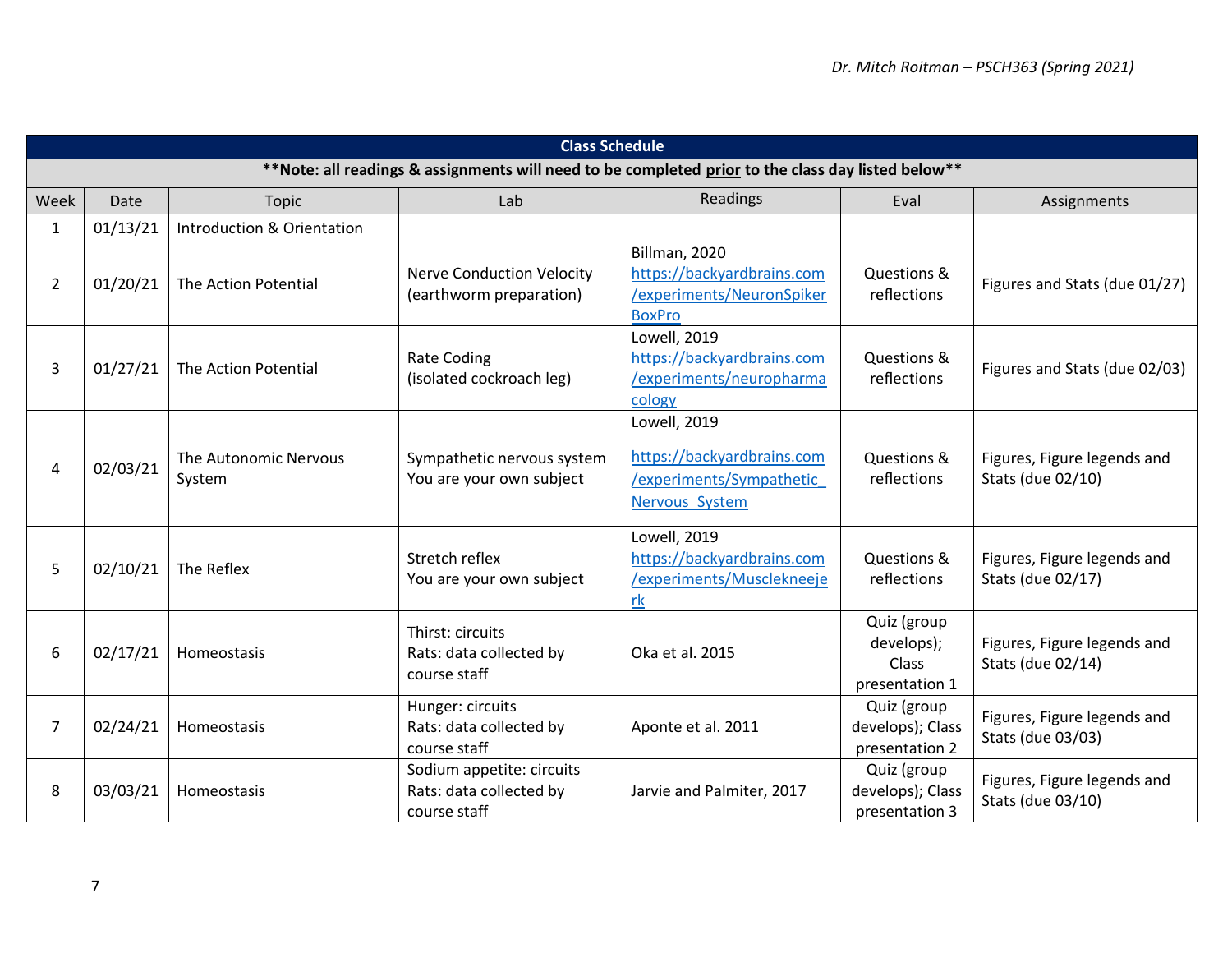| 9              | 03/10/20 | Homeostasis                     | Fluid homeostasis: hormones<br>Rats: data collected by<br>course staff | Sakai et al. 1986  | Quiz (group<br>develops); Class<br>presentation 4 | Figures, Figure legends and<br>Stats (due 03/17) |
|----------------|----------|---------------------------------|------------------------------------------------------------------------|--------------------|---------------------------------------------------|--------------------------------------------------|
| 10             | 03/17/21 | Homeostasis                     | Fluid homeostasis: taste<br>Rats: data collected by<br>course staff    | Zocchi et al. 2017 | Quiz (group<br>develops); Class<br>presentation 5 | Figures, Figure legends and<br>Stats (due 03/31) |
| 11             | 03/31/21 | How to write a research paper   | None                                                                   | None               | None                                              | Literature review assignment<br>due              |
| 12             | 04/07/21 | Spring Symposium                | Dr. Ed Boyden                                                          | None               | None                                              | Introduction due                                 |
| 13             | 04/14/21 | <b>Reward and Reinforcement</b> | Dr. Ted Hsu                                                            | None               | None                                              | Methods, Results due                             |
| 14             | 04/21/21 | <b>Careers in Neuroscience</b>  | <b>TBD</b>                                                             | None               | None                                              | Discussion due                                   |
| 15             | 04/28/21 | Party                           | None                                                                   | None               | None                                              | Abstract due                                     |
| Finals<br>Week | 5/05/21  | No Class - Final Lab Report Due |                                                                        |                    |                                                   |                                                  |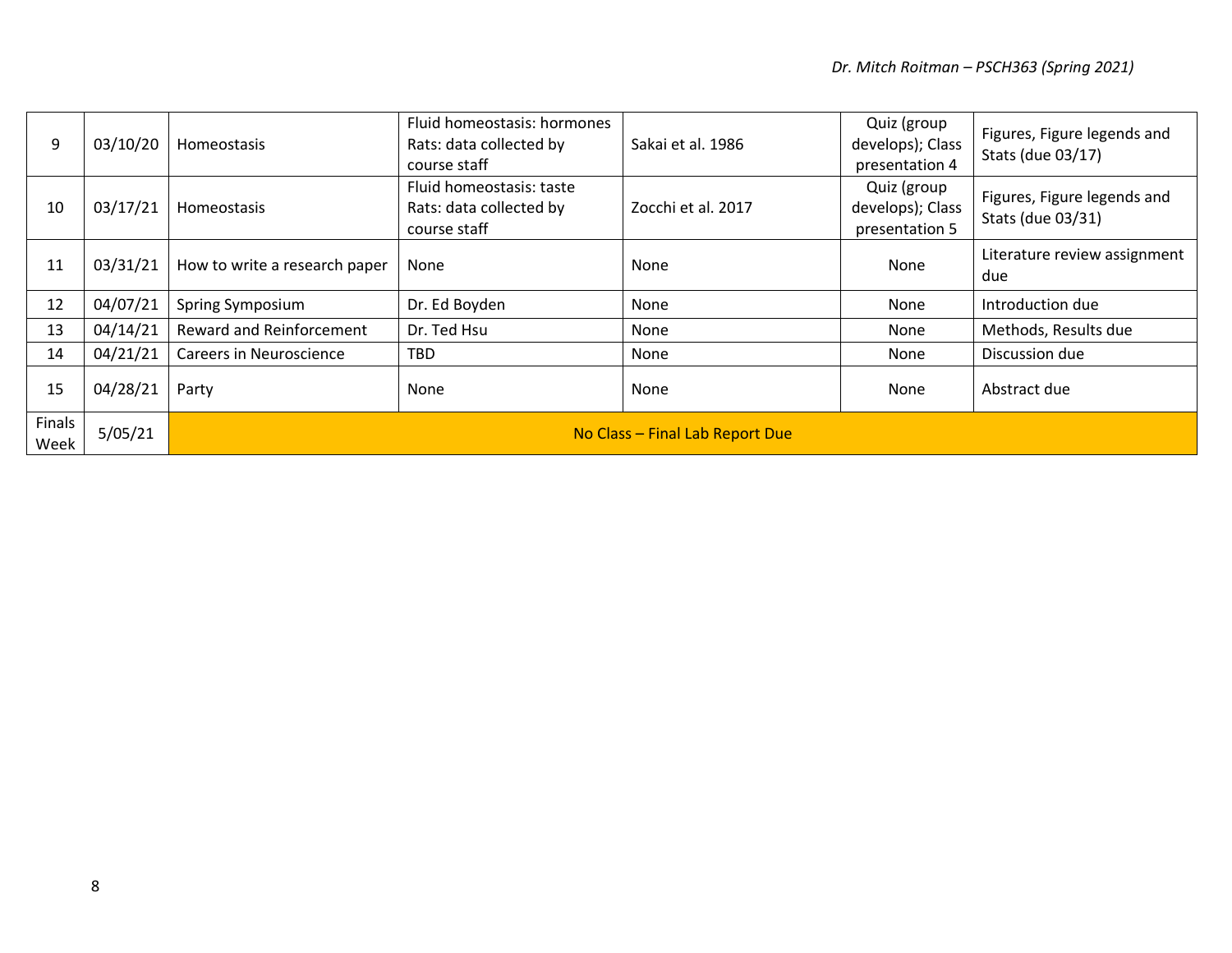## **Grading**

**Grading Philosophy:** Your grade on each graded item starts at zero and increases in relation to the quality of your work. Please do not ask "why did you take points off for this or that?", since that question implies that the points were yours to begin with, and have been taken from you. Thus, the burden is on you to demonstrate why you earned points in question. This approach has you assume a proactive role in your education – an excellent habit to acquire early in your lifelong journey of learning!

| Grading                                                          |                              |          |  |  |
|------------------------------------------------------------------|------------------------------|----------|--|--|
| Assignment                                                       | <b>Total Possible Points</b> | My Score |  |  |
| Weekly Questions/reflections and Quizzes (x9; 5)<br>points each) | 45 points                    |          |  |  |
| Figures, figure legends and stats (x9; 5 points each)            | 45 points                    |          |  |  |
| Presentation, quiz development                                   | 10 points                    |          |  |  |
| Lit Review Assignment                                            | 10 points                    |          |  |  |
| Introduction                                                     | 20 points                    |          |  |  |
| <b>Methods</b>                                                   | 15 points                    |          |  |  |
| Results                                                          | 15 points                    |          |  |  |
| Discussion                                                       | 20 points                    |          |  |  |
| Final Lab Report Submission Bonus                                | 20 points                    |          |  |  |
| <b>Total</b>                                                     | 200 points                   |          |  |  |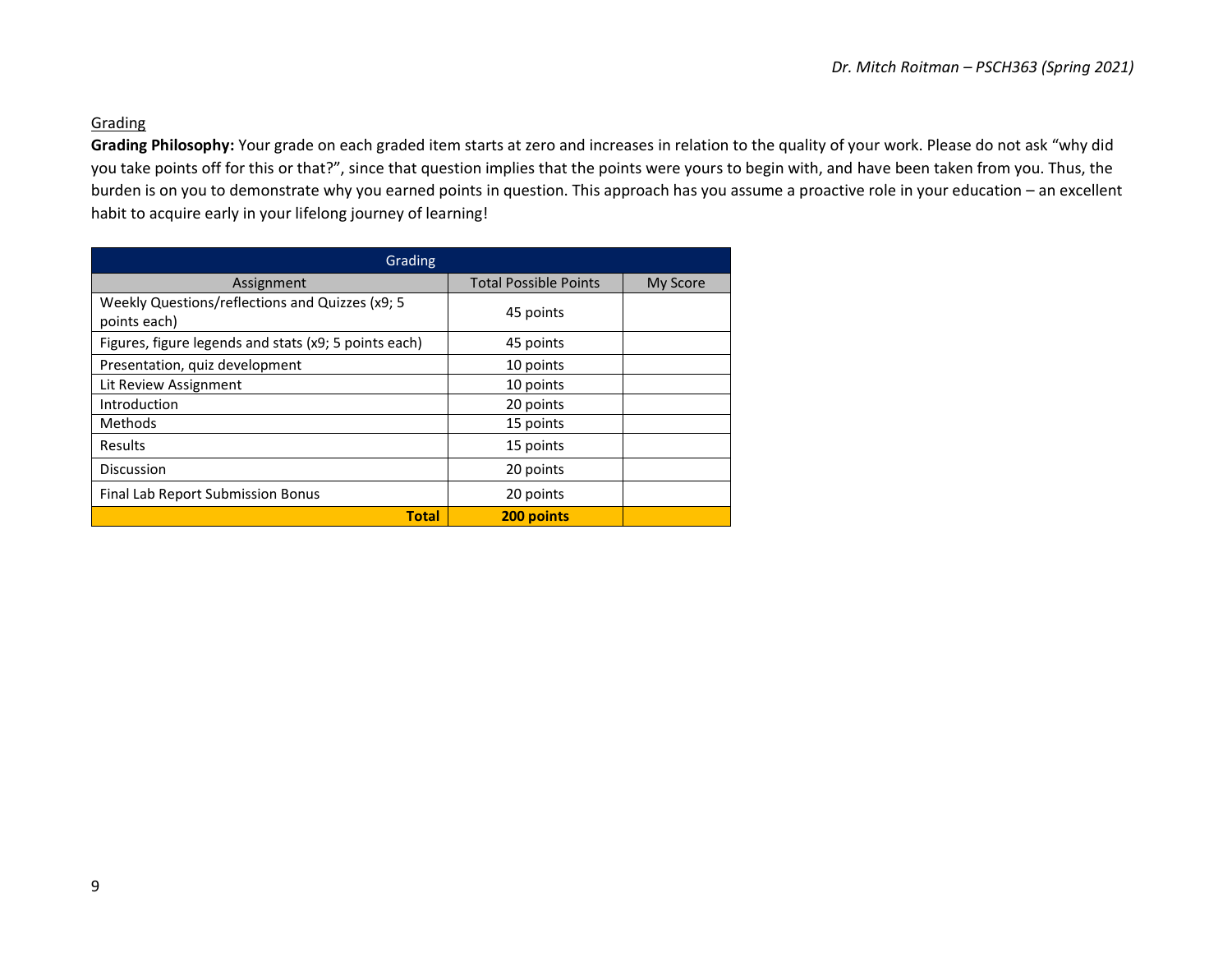## Policies

## **Attendance & Punctuality**:

Attendance, defined as being present at the start of class and remaining present for the duration of the class period, is essential for your success in this course and is *mandatory*. Absences will only be excused under extreme circumstances, and will require documentation. To ensure weekly attendance, your final grade will be reduced by 5% for each unexcused absence. *Please note: regardless of whether an absence is excused or not, you*  are responsible for the material and assignments discussed in sessions that you do not attend. Punctuality is also essential. To make the most of each session and to reduce distractions to other students, you are expected to be in your seat at the start of each class (2:00pm). My laptop clock will be the time keeper for our course.

## **Assignments**

All assignments must be handed in by the start of class on the due date. No extra credit will be given and no evaluations can be dropped. *Cheating and plagiarism will not be tolerated. Any evidence of cheating or plagiarism will result in disqualification and a 0 will be entered for that evaluation.* This course meets the Psychology major requirement for writing in the discipline. As such, we will provide feedback on your major writing assignment – the Lab Report – which you will then use to improve the document. There will be several smaller writing assignments where you will not receive feedback. However, ~1/3 of your final grade will be based on a single lab report. You will be asked to hand in drafts of sections of the lab report and you will receive feedback on these drafts.

For ALL assignments (e.g. smaller writing assignments, drafts, final lab report) your score will be reduced by 10% for each day that the assignment is late. Exceptions will be made for only the most serious of documented circumstances.

## **Academic Integrity Policies**

I do not anticipate any issues with academic integrity, but I am obligated to note the following at the outset of this course. Please reach out to me directly if there are any questions or concerns about academic integrity policies or standards.

## *(copied directly from the UIC Academic Catalog [here\)](http://catalog.uic.edu/ucat/degree-programs/univ-degree-requirements-graduation/#PSD)*

As an academic community, the University of Illinois at Chicago is committed to providing an environment in which research, learning, and scholarship can flourish and in which all endeavors are guided by academic and professional integrity. All members of the campus community—students, staff, faculty, administrators—share the responsibility of insuring that these standards are upheld so that such an environment exists. Instances of academic misconduct by students, and as defined herein, shall be handled pursuant to the *Student Disciplinary Policy,* which can be found online at [http://www.uic.edu/depts/dos/docs/Student%20Disciplinary%20Policy.pdf.](http://www.uic.edu/depts/dos/docs/Student%20Disciplinary%20Policy.pdf)